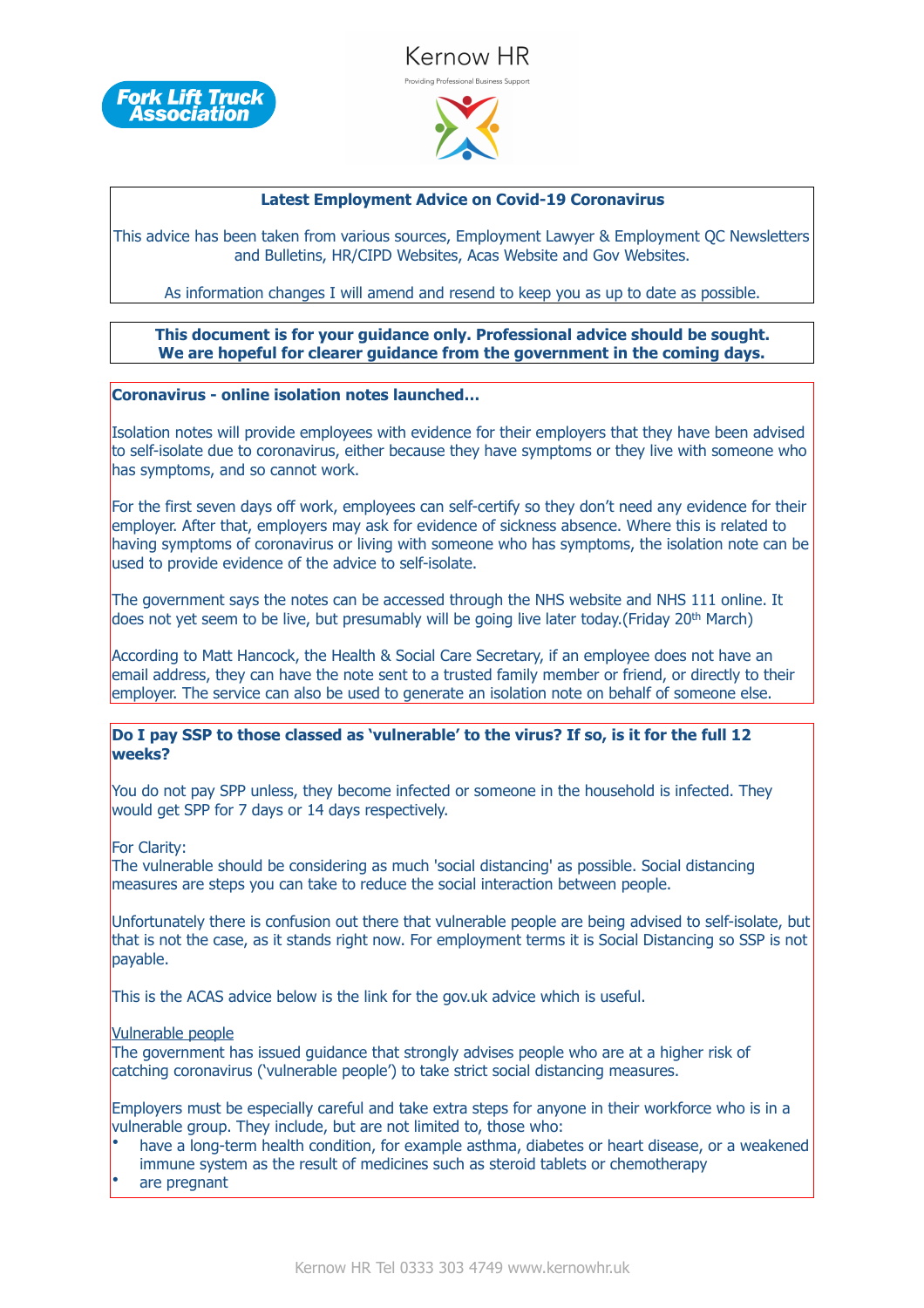# Kernow HR .<br>Providina Professional Business Support





• are aged 70 or over

• care for someone with a health condition that might put them at a greater risk

Find out more about social distancing and vulnerable people on GOV.UK. [https://www.gov.uk/government/publications/covid-19-guidance-on-social-distancing-and-for](https://www.gov.uk/government/publications/covid-19-guidance-on-social-distancing-and-for-vulnerable-people/guidance-on-social-distancing-for-everyone-in-the-uk-and-protecting-older-people-and-vulnerable-adults)[vulnerable-people/guidance-on-social-distancing-for-everyone-in-the-uk-and-protecting-older-people](https://www.gov.uk/government/publications/covid-19-guidance-on-social-distancing-and-for-vulnerable-people/guidance-on-social-distancing-for-everyone-in-the-uk-and-protecting-older-people-and-vulnerable-adults)[and-vulnerable-adults](https://www.gov.uk/government/publications/covid-19-guidance-on-social-distancing-and-for-vulnerable-people/guidance-on-social-distancing-for-everyone-in-the-uk-and-protecting-older-people-and-vulnerable-adults)

# **Do I have to pay my staff if they self-isolate?**

Under new legislation passed quickly by the Government, employers should pay Statutory Sick Pay to all employees that are self-isolating, providing they are doing so in accordance with guidance published by Public Health England.

The right to SSP starts from day 1 of their absence, not day 4 as usual. Legislation is expected that will allow smaller employers (under 250 employees) to re-claim this from the Government.

If your employee is actually ill and you have a contractual sick pay scheme in place, do remember that they may also be entitled to that contractual sick pay as well.

# **Can I make changes to contractual sick pay as a result of the coronavirus SSP rules?**

Taking such an action will be a variation of contract. To do this, you will first need to seek the consent of your workforce. Although they may be hesitant at agreeing to this change, they may decide differently if such a change is crucial to the survival of the business and maintaining their employment.

If staff will not agree, you may then consider dismissing and re-engaging them on the new contract, although bear in mind that this could result in an unfair dismissal claim. Also to dismiss employees contracts you would need to give them notice, so this would likely not resolve the current problem.

You could also seek to unilaterally impose the change although you should be mindful for the potential of claims for unlawful deductions from wages or constructive dismissal. If employees are sick as they have the virus it would be advisable to pay them as per their contracted sick pay. If you decide to make a unilateral change the it would be worth considering this for self-isolation only. However the same risks apply for the potential of claims for unlawful deductions from wages or constructive dismissal.

You also risk employees coming to work rather than self-isolating if they will only receive SSP.

**The situation with self-isolating and sick pay is one of the most common questions being asked by employers presently, hopefully the government will clarify the position in the coming days.**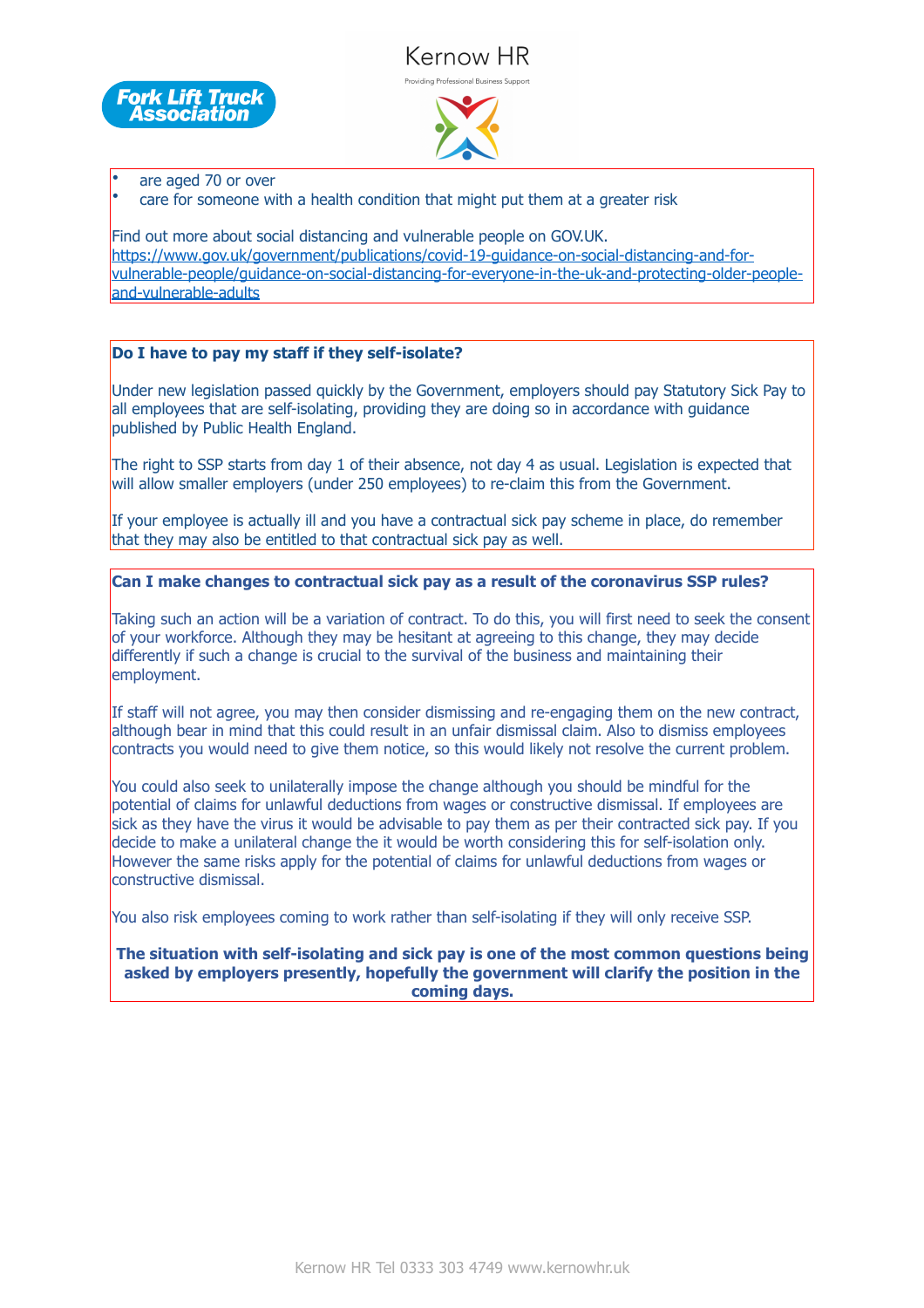





**Can I require my staff to take annual leave if our site is closed due to Covid-19?** This is something you can ask your staff if they want to do. They may say yes given that this would mean their full salary is paid and not just SSP which is currently  $E94.25$  per week.

Under Reg 15(2) of the Working Time Regulations 1998 you may also give notice requiring a worker to take some of their 5.6 weeks statutory holiday on specified dates. The notice for this must be twice as long as the length of period of leave that the worker is being ordered to take. You should check if your contract or holiday policy says anything about how this will be exercised. Although there is the legal right to do this, be aware that some staff may not like it as they consider holiday to be their right, to take as they will.

Also be aware that if someone was actually sick when being asked to go on annual leave, they can seek to notify of their sickness (in the usual way) and so take the day as sick leave and not holiday.

### **Will I be reimbursed if I have to pay SSP as a result of the coronavirus?**

If your company has less than 250 staff, the government has announced that it will cover the payment of statutory sick pay (SSP) for a minimum of two weeks per employee.

#### **Will I need to pay my staff if the Government shuts down Schools and Nurseries and my staff need to be at home to care for children?**

The quick answer is that you don't have to pay them, unless of course they are doing some kind of work from home at the same time.

You just need to be careful with bonus' to ensure that they don't create an inadvertent potential claim for sex discrimination, in view of the fact more women than men may take the leave.

There are 2 possible rights that apply here:

#### Parental Leave

For parents of (or those with responsibility for) children under 18, they can take up to 18 weeks unpaid leave per child. This should be taken in blocks of a week and would usually be limited to 4 weeks per year although you can agree to more of these weeks in a year if you wish.

# Time off for Dependants

If an employee has to take leave due to caring for dependants (which can mean any dependant), they are entitled to do so under s57A and 57B of the Employment Rights Act 1996.

You may have a Time off for Dependants policy which you should have a look at which helps govern this.

Usually it is for time off to make care arrangements for a dependant or to deal with unexpected end of care arrangements.

There is no set period that they can have off – it is what is reasonable, which given the global crisis is probably going to be thought to be a fairly long period.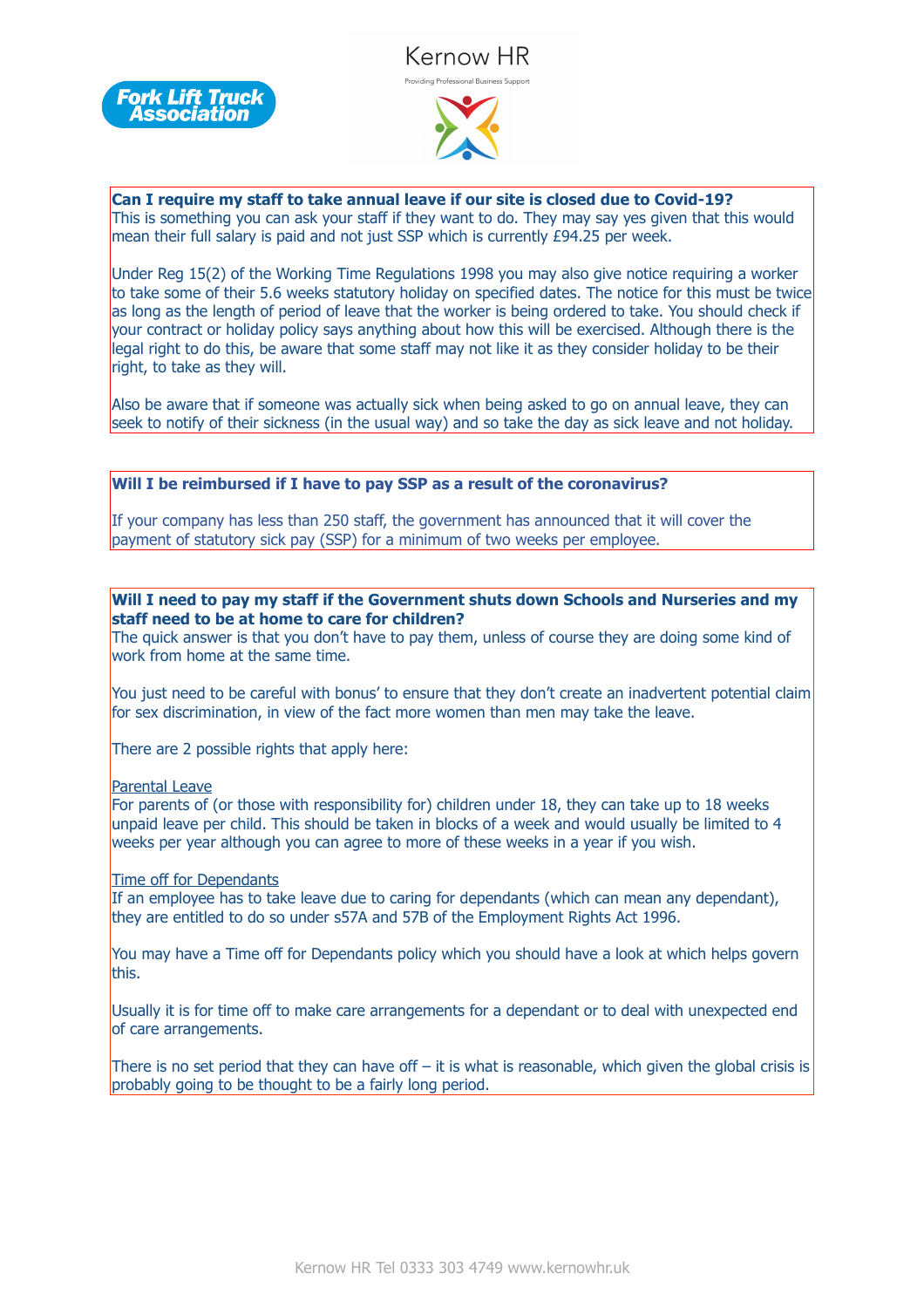





# **Can I ask my employees to take a temperature check each day before coming onto our site?**

Usually, such an option would be difficult to enforce without an employee's consent and could even result in claims of constructive dismissal or assault. However, if the nature of the business means it cannot risk the pandemic spreading across the workforce and would need to close in this situation unless it undertook health checks, consent may not be an issue.

Taking such measures may actually be well-received by a workforce and help to reassure them that the organisation is protecting their health and safety.

You would need staff consent for this, so would need to get either a signed form or confirmation return email. You would also need a thermometer that is 'non-contact' so you don't spread the virus.

Also you would need a Policy on controlling the risks of infectious diseases in the workplace (available on the Kernow HR Toolkit) ensuring you add temperature checks to your list of procedures.

For GDPR purposes it would be best practice to set out how you will record, process and monitor the information. This would be personal information and allowing other employees to know the results of colleagues would be a clear breach of GDPR. If employees choose to share their own results that is their choice.

# **If an employee does not want to go home but I think they should, can I insist they do so?**

Yes. One of an employer's fundamental duties is to protect the health and safety of its employees in the workplace. If an employee becomes infected with Covid-19, or there is a chance they have been infected (for example if they have returned from an infected area abroad), the employer would have a duty to take reasonable steps to protect its employees. Asking the affected employee to stay at home may be a reasonable step to prevent the virus spreading to other employees.

Be aware that if you insist, they go home you may have to pay them full pay as you are medically suspending them, rather than SSP.

**My business is being impacted and I'm worried about my ongoing staff costs when my income is slowing. What options are there to reduce or manage my staff costs going forward?** 

The following are options to consider before considering a redundancy exercise:

- Speak to your employees to explain the situation and to see if they would voluntarily agree to reduce benefits, hours or pay at this difficult time. Often staff will agree temporary measures to get the business through this difficult time. Make sure you are clear and set out in writing on what you are agreeing and the timescales for the change.
- See if you have terms in your employment contracts that allow lay off or short term working. If you do reduce your employees hours unilaterally, be aware that after a period your employees may be able to claim redundancy. **You must check your contracts to see if you have this option available, plus you must give notice of doing this.**